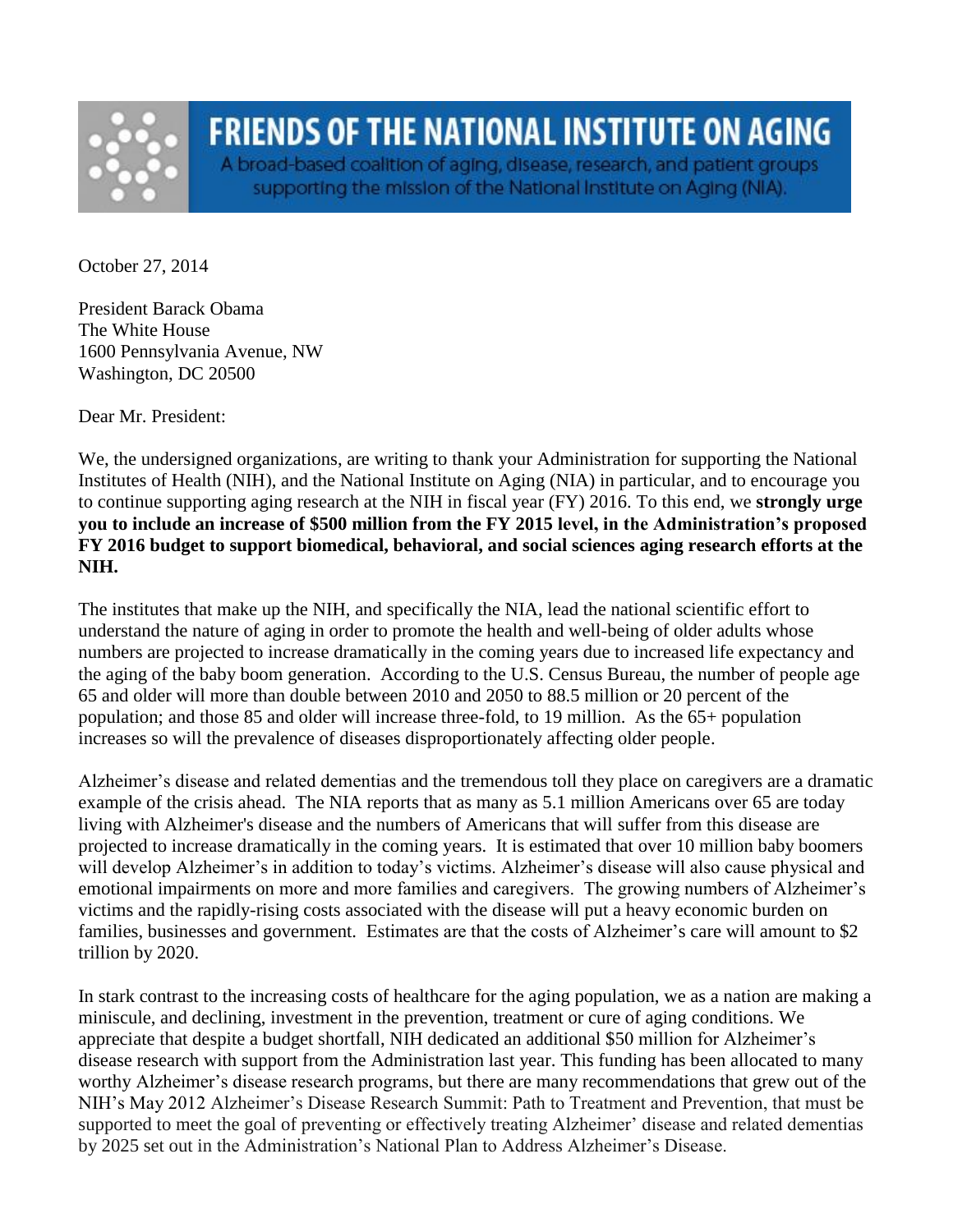With an infusion of much needed support in FY 2016, NIH can expand promising, recent research activities to:

- Implement new prevention and treatment clinical trials, research training initiatives, care interventions, and genetic research studies developed to meeting the goals of the National Plan to Address Alzheimer's disease;
- bolster trans-NIH initiatives developed by the NIH GeroScience Interest Group to understand basic cellular and molecular underpinnings of aging as a principal risk factor for chronic disease and to explore common mechanisms governing relationships between aging and chronic disease;
- understand the impact of economic concerns on older adults by examining work and retirement behavior, health and functional ability, and policies that influence individual well-being; and
- support family caregivers by enhancing physician-family communication during end-of-life and critical care.

NIH is poised to accelerate the scientific discoveries that we as a nation are counting on. With millions of Americans facing the loss of their functional abilities, their independence, and their lives to chronic diseases of aging, there is a pressing need for robust and sustained investment in the work of the NIH. In every community in America, healthcare providers depend upon NIH-funded discoveries to help their patients and caregivers lead healthier and more independent lives. In these same communities, parents are hoping NIH-funded discoveries will ensure that their children have a brighter future, free from the diseases and conditions of aging that plague our nation today.

**Considering what the federal government spends on the health care costs associated with agerelated diseases, it makes sound economic sense to increases federal resources for aging research.**  Chronic diseases associated with aging afflict 80 percent of the age 65+ population and account for more than 75 percent of Medicare and other federal health expenditures. Unprecedented increases in agerelated diseases as the population ages are one reason the Congressional Budget Office projects that total spending on healthcare will rise to 25 percent of the U.S. GDP by 2025.

Research that can be translated quickly into effective prevention and efficient health care will reduce the burden of a "Silver Tsunami" of age-associated chronic diseases. Breakthroughs from NIH research can lead to treatments and public health interventions that could delay the onset of costly conditions such as arthritis, heart disease, kidney disease, stroke, diabetes, bone fractures, age-related blindness, Alzheimer's disease, ALS, and Parkinson's diseases. Such advances could save trillions of dollars by the middle of the current century. We are convinced that providing NIH with additional resources is one of the smartest investments your Administration can make.

As your Administration develops a proposed FY 2016 budget that includes health research for all Americans, we look forward to working with you. Thank you for considering our views, and please do not hesitate to contact Sue Peschin, MHS, Chair, Friends of the NIA (FoNIA), at (202) 293-2856, or email [speschin@agingresearch.org;](mailto:speschin@agingresearch.org) or Kathy Jedrziewski, Ph.D., co-Chair of FoNIA, at (215) 898-2445 or email [jedrzmk@mail.med.upenn.edu](mailto:jedrzmk@mail.med.upenn.edu) if you have questions or would like additional information.

Sincerely,

Alliance for Aging Research American Association for Geriatric Psychiatry American Geriatrics Society American Federation for Aging Research Alzheimer's Foundation of America American Psychological Association

American Society of Nephrology American Society on Aging American Sociological Association Arthritis Foundation Association of Population Centers BrightFocus Foundation